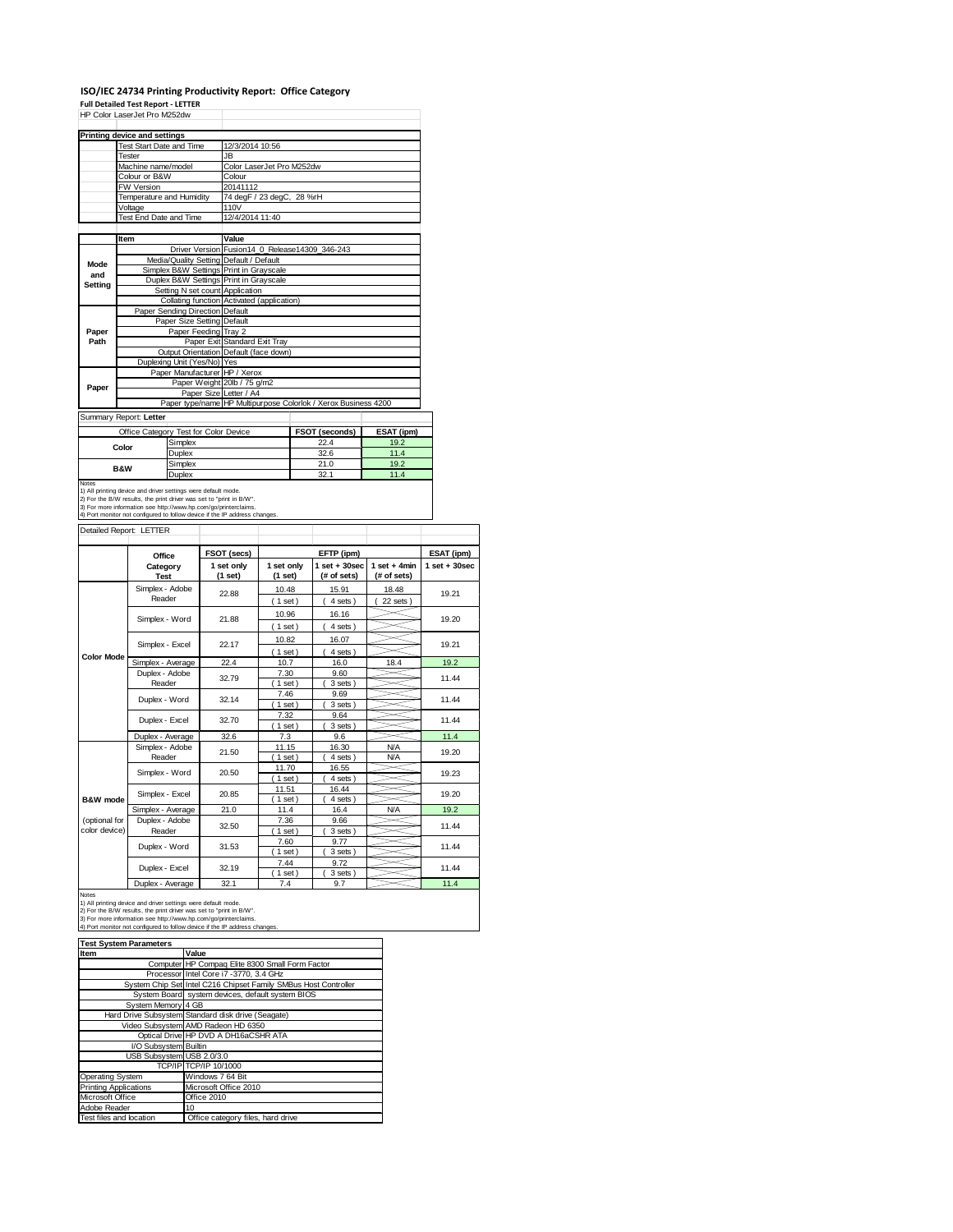# **ISO/IEC 24734 Printing Productivity Report: Office Category Full Detailed Test Report ‐ A4**

|                     | HP Color LaserJet Pro M252dw                                                                                                                                                                                                                                                          |                                                               |  |                                                                                    |                              |  |                                                                |                 |                                 |  |
|---------------------|---------------------------------------------------------------------------------------------------------------------------------------------------------------------------------------------------------------------------------------------------------------------------------------|---------------------------------------------------------------|--|------------------------------------------------------------------------------------|------------------------------|--|----------------------------------------------------------------|-----------------|---------------------------------|--|
|                     | <b>Printing device and settings</b>                                                                                                                                                                                                                                                   |                                                               |  |                                                                                    |                              |  |                                                                |                 |                                 |  |
|                     | <b>Test Start Date and Time</b>                                                                                                                                                                                                                                                       |                                                               |  | 12/3/2014 10:56                                                                    |                              |  |                                                                |                 |                                 |  |
|                     | <b>Tester</b>                                                                                                                                                                                                                                                                         |                                                               |  | JB                                                                                 |                              |  |                                                                |                 |                                 |  |
|                     | Machine name/model<br>Colour or B&W                                                                                                                                                                                                                                                   |                                                               |  | Color LaserJet Pro M252dw<br>Colour                                                |                              |  |                                                                |                 |                                 |  |
|                     | FW Version                                                                                                                                                                                                                                                                            |                                                               |  | 20141112                                                                           |                              |  |                                                                |                 |                                 |  |
|                     | Temperature and Humidity                                                                                                                                                                                                                                                              |                                                               |  |                                                                                    | 74 degF / 23 degC,<br>28 %rH |  |                                                                |                 |                                 |  |
|                     | Voltage<br>Test End Date and Time                                                                                                                                                                                                                                                     |                                                               |  | 110V<br>12/4/2014 11:40                                                            |                              |  |                                                                |                 |                                 |  |
|                     |                                                                                                                                                                                                                                                                                       |                                                               |  |                                                                                    |                              |  |                                                                |                 |                                 |  |
|                     | <b>Item</b>                                                                                                                                                                                                                                                                           |                                                               |  | Value                                                                              |                              |  |                                                                |                 |                                 |  |
|                     |                                                                                                                                                                                                                                                                                       |                                                               |  |                                                                                    |                              |  | Driver Version Fusion14_0_Release14309_346-243                 |                 |                                 |  |
| Mode                |                                                                                                                                                                                                                                                                                       |                                                               |  | Media/Quality Setting Default / Default<br>Simplex B&W Settings Print in Grayscale |                              |  |                                                                |                 |                                 |  |
| and                 |                                                                                                                                                                                                                                                                                       |                                                               |  | Duplex B&W Settings Print in Grayscale                                             |                              |  |                                                                |                 |                                 |  |
| <b>Setting</b>      |                                                                                                                                                                                                                                                                                       |                                                               |  | Setting N set count Application                                                    |                              |  |                                                                |                 |                                 |  |
|                     |                                                                                                                                                                                                                                                                                       |                                                               |  | Collating function Activated (application)                                         |                              |  |                                                                |                 |                                 |  |
|                     |                                                                                                                                                                                                                                                                                       | Paper Sending Direction Default<br>Paper Size Setting Default |  |                                                                                    |                              |  |                                                                |                 |                                 |  |
| Paper               |                                                                                                                                                                                                                                                                                       | Paper Feeding Tray 2                                          |  |                                                                                    |                              |  |                                                                |                 |                                 |  |
| Path                |                                                                                                                                                                                                                                                                                       |                                                               |  | Paper Exit Standard Exit Tray                                                      |                              |  |                                                                |                 |                                 |  |
|                     |                                                                                                                                                                                                                                                                                       | Duplexing Unit (Yes/No) Yes                                   |  | Output Orientation Default (face down)                                             |                              |  |                                                                |                 |                                 |  |
|                     |                                                                                                                                                                                                                                                                                       |                                                               |  | Paper Manufacturer HP / Xerox                                                      |                              |  |                                                                |                 |                                 |  |
| Paper               |                                                                                                                                                                                                                                                                                       |                                                               |  | Paper Weight 20lb / 75 g/m2                                                        |                              |  |                                                                |                 |                                 |  |
|                     | Paper Size Letter / A4                                                                                                                                                                                                                                                                |                                                               |  |                                                                                    |                              |  |                                                                |                 |                                 |  |
|                     |                                                                                                                                                                                                                                                                                       |                                                               |  |                                                                                    |                              |  | Paper type/name HP Multipurpose Colorlok / Xerox Business 4200 |                 |                                 |  |
| Summary Report: A4  |                                                                                                                                                                                                                                                                                       |                                                               |  |                                                                                    |                              |  |                                                                |                 |                                 |  |
|                     | Office Category Test for Color Device                                                                                                                                                                                                                                                 |                                                               |  |                                                                                    |                              |  | FSOT (seconds)                                                 | ESAT (ipm)      |                                 |  |
|                     | Colour                                                                                                                                                                                                                                                                                | Simplex<br>Duplex                                             |  |                                                                                    |                              |  | 23.1<br>33.2                                                   | 18.1<br>11.0    |                                 |  |
|                     | <b>B&amp;W</b>                                                                                                                                                                                                                                                                        | Simplex                                                       |  |                                                                                    |                              |  | 21.7                                                           | 18.1            |                                 |  |
| Notes               |                                                                                                                                                                                                                                                                                       | Duplex                                                        |  |                                                                                    | 32.8                         |  |                                                                | 11.0            |                                 |  |
|                     | 1) All printing device and driver settings were default mode.<br>2) For the B/W results, the print driver was set to "print in B/W".<br>3) For more information see http://www.hp.com/go/printerclaims.<br>4) Port monitor not configured to follow device if the IP address changes. |                                                               |  |                                                                                    |                              |  |                                                                |                 |                                 |  |
| Detailed Report: A4 |                                                                                                                                                                                                                                                                                       |                                                               |  |                                                                                    |                              |  |                                                                |                 |                                 |  |
|                     |                                                                                                                                                                                                                                                                                       |                                                               |  |                                                                                    |                              |  |                                                                |                 |                                 |  |
|                     |                                                                                                                                                                                                                                                                                       |                                                               |  |                                                                                    |                              |  |                                                                |                 |                                 |  |
|                     |                                                                                                                                                                                                                                                                                       |                                                               |  |                                                                                    |                              |  |                                                                |                 |                                 |  |
|                     | Office<br>Category                                                                                                                                                                                                                                                                    |                                                               |  | FSOT (secs)<br>1 set only                                                          | 1 set only                   |  | EFTP (ipm)<br>$1$ set $+30$ sec                                | $1 set + 4 min$ | ESAT (ipm)<br>$1$ set $+30$ sec |  |
|                     | <b>Test</b>                                                                                                                                                                                                                                                                           |                                                               |  | (1 set)                                                                            | (1 set)                      |  | (# of sets)                                                    | (# of sets)     |                                 |  |
|                     | Simplex - Adobe                                                                                                                                                                                                                                                                       |                                                               |  | 23.50                                                                              | 10.19                        |  | 15.19                                                          |                 | 18.20                           |  |
|                     | Reader                                                                                                                                                                                                                                                                                |                                                               |  |                                                                                    | (1 set)                      |  | 4 sets)                                                        |                 |                                 |  |
|                     | Simplex - Word                                                                                                                                                                                                                                                                        |                                                               |  | 22.64                                                                              | 10.59                        |  | 15.42                                                          |                 | 18.16                           |  |
|                     |                                                                                                                                                                                                                                                                                       |                                                               |  |                                                                                    | (1 set)                      |  | 4 sets)                                                        |                 |                                 |  |
| Colour              | Simplex - Excel                                                                                                                                                                                                                                                                       |                                                               |  | 22.94                                                                              | 10.45                        |  | 15.35                                                          |                 | 18.21                           |  |
| Mode                |                                                                                                                                                                                                                                                                                       |                                                               |  |                                                                                    | $1$ set)                     |  | 4 sets)                                                        |                 |                                 |  |
|                     | Simplex - Average<br>Duplex - Adobe                                                                                                                                                                                                                                                   |                                                               |  | 23.1                                                                               | 10.4<br>7.16                 |  | 15.3<br>9.36                                                   |                 | 18.1                            |  |
|                     | Reader                                                                                                                                                                                                                                                                                |                                                               |  | 33.44                                                                              | $1$ set                      |  | 3 sets)                                                        |                 | 11.08                           |  |
|                     | Duplex - Word                                                                                                                                                                                                                                                                         |                                                               |  | 32.77                                                                              | 7.30                         |  | 9.46                                                           |                 | 11.08                           |  |
|                     |                                                                                                                                                                                                                                                                                       |                                                               |  |                                                                                    | $1$ set)                     |  | 3 sets)                                                        |                 |                                 |  |
|                     | Duplex - Excel                                                                                                                                                                                                                                                                        |                                                               |  | 33.35                                                                              | 7.18<br>(1 set)              |  | 9.38<br>3 sets)                                                |                 | 11.08                           |  |
|                     | Duplex - Average                                                                                                                                                                                                                                                                      |                                                               |  | 33.2                                                                               | 7.2                          |  | 9.4                                                            |                 | 11.0                            |  |
|                     | Simplex - Adobe                                                                                                                                                                                                                                                                       |                                                               |  | 22.16                                                                              | 10.82                        |  | 15.53                                                          | 17.64           | 18.19                           |  |
|                     | Reader                                                                                                                                                                                                                                                                                |                                                               |  |                                                                                    | (1 set)<br>11.25             |  | 4 sets)<br>15.85                                               | 21 sets)        |                                 |  |
|                     | Simplex - Word                                                                                                                                                                                                                                                                        |                                                               |  | 21.31                                                                              | $1$ set)                     |  | 4 sets                                                         |                 | 18.18                           |  |
|                     |                                                                                                                                                                                                                                                                                       |                                                               |  | 21.50                                                                              | 11.15                        |  | 15.73                                                          |                 | 18.20                           |  |
| <b>B&amp;W</b> mode | Simplex - Excel                                                                                                                                                                                                                                                                       |                                                               |  |                                                                                    | $1$ set                      |  | 4 sets                                                         |                 |                                 |  |
| (optional for       | Simplex - Average<br>Duplex - Adobe                                                                                                                                                                                                                                                   |                                                               |  | 21.7                                                                               | 11.0<br>7.24                 |  | 15.7<br>9.40                                                   | 17.6            | 18.1                            |  |
| color device)       | Reader                                                                                                                                                                                                                                                                                |                                                               |  | 33.14                                                                              | $1$ set)                     |  | 3 sets)                                                        |                 | 11.06                           |  |
|                     | Duplex - Word                                                                                                                                                                                                                                                                         |                                                               |  | 32.24                                                                              | 7.44                         |  | 9.52                                                           |                 | 11.08                           |  |
|                     | Duplex - Excel                                                                                                                                                                                                                                                                        |                                                               |  | 32.82                                                                              | 1 set<br>7.30                |  | 3 sets<br>9.46                                                 |                 | 11.06                           |  |

Notes<br>
11.0<br>
1) All printing device and driver settings were default mode.<br>
2) For the B/W results, the print driver was set to "print in B/W".<br>
3) For more information see http://www.hp.com/go/go/intercelaims.<br>
3) For m

| <b>Test System Parameters</b> |                                                                 |
|-------------------------------|-----------------------------------------------------------------|
| Item                          | Value                                                           |
|                               | Computer HP Compaq Elite 8300 Small Form Factor                 |
|                               | Processor Intel Core i7 -3770, 3.4 GHz                          |
|                               | System Chip Set Intel C216 Chipset Family SMBus Host Controller |
|                               | System Board system devices, default system BIOS                |
| System Memory 4 GB            |                                                                 |
|                               | Hard Drive Subsystem Standard disk drive (Seagate)              |
|                               | Video Subsystem AMD Radeon HD 6350                              |
|                               | Optical Drive HP DVD A DH16aCSHR ATA                            |
| I/O Subsystem Builtin         |                                                                 |
| USB Subsystem USB 2.0/3.0     |                                                                 |
|                               | TCP/IP TCP/IP 10/1000                                           |
| Operating System              | Windows 7 64 Bit                                                |
| <b>Printing Applications</b>  | Microsoft Office 2010                                           |
| Microsoft Office              | Office 2010                                                     |
| Adobe Reader                  | 10                                                              |
| Test files and location       | Office category files, hard drive                               |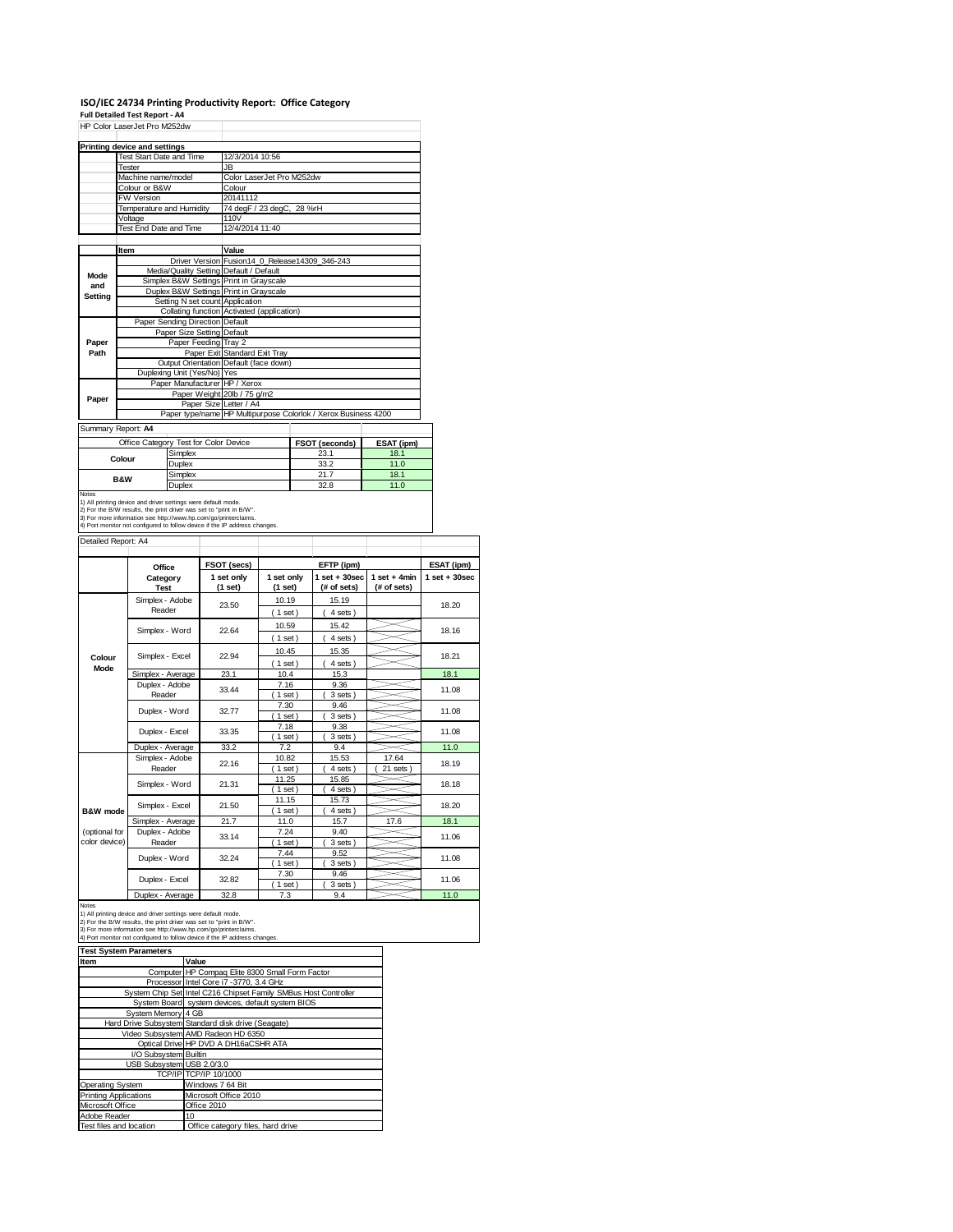### **ISO/IEC 17629 First Print Out Time Report: Office Category**

**Full Detailed Test Report ‐ LETTER** HP Color LaserJet Pro M252dw

|         | Printing device and settings    |                                 |
|---------|---------------------------------|---------------------------------|
|         | <b>Test Start Date and Time</b> | 12/2/2014 10:17                 |
|         | Tester                          | JB.                             |
|         | Machine name/model              | Color LaserJet Pro M252dw       |
|         | Colour or B&W                   | Colour                          |
|         | Configuration (options)         | Default                         |
|         | Controller                      | 12200                           |
|         | Printing device page count      | Unknown                         |
|         | Printing supplies page count    | Unknown                         |
|         | Temperature and Humidity        | 72 degF / 22 degC, 24 %rH       |
|         | Voltage                         | 110V                            |
|         | Test End Date and Time          | 12/10/2014 14:36                |
|         |                                 |                                 |
|         | Item                            | Value                           |
| Mode    | PDL and driver version          | Fusion14 0 Release14309 346-243 |
| and     | Print Quality mode              | default                         |
| Setting | <b>B&amp;W</b> settings         | default                         |
|         | Paper feed orientation          | Short Edge                      |
| Paper   | Paper type setting              | default                         |
|         | Paper feeding                   | Standard cassette               |
|         | Paper exit                      | Standard exit trav              |
|         |                                 |                                 |

Standard exit tray default (face up or face down)<br>Short Edge

**ISO First Page Out Time Summary Report: Office Category**

#### Summary Report: **Letter**

**Paper Path**

Output orientation<br>Duplexing unit

| Summary Report: Letter                                                |                                                                                                                                                                                                                                                                                       |  |                           |  |  |  |
|-----------------------------------------------------------------------|---------------------------------------------------------------------------------------------------------------------------------------------------------------------------------------------------------------------------------------------------------------------------------------|--|---------------------------|--|--|--|
|                                                                       |                                                                                                                                                                                                                                                                                       |  | FPOT from Ready (seconds) |  |  |  |
| Color                                                                 | Simplex                                                                                                                                                                                                                                                                               |  | 12.7                      |  |  |  |
|                                                                       | Duplex                                                                                                                                                                                                                                                                                |  | 22.0                      |  |  |  |
| <b>B&amp;W</b>                                                        | Simplex                                                                                                                                                                                                                                                                               |  | 11.4                      |  |  |  |
|                                                                       | Duplex                                                                                                                                                                                                                                                                                |  | 21.5                      |  |  |  |
| Notes<br>5) Page counts were collected after completion of the tests. | 1) All printing device and driver settings were default mode.<br>2) For the B/W results, the print driver was set to "print in B/W".<br>3) For more information see http://www.hp.com/go/printerclaims.<br>4) Port monitor not configured to follow device if the IP address changes. |  |                           |  |  |  |

| ISO First Page Out Time Report: Office Category |                           |                   |                    |                              |                      |            |  |
|-------------------------------------------------|---------------------------|-------------------|--------------------|------------------------------|----------------------|------------|--|
| <b>Detailed Report: LETTER</b>                  |                           |                   |                    |                              |                      |            |  |
|                                                 |                           | Word<br>(seconds) | Excel<br>(seconds) | Adobe<br>Reader<br>(seconds) | Average<br>(seconds) | Delay Time |  |
|                                                 | FPOT from Ready - Simplex | 12.40             | 12.59              | 13.12                        | 12.71                | 45 Seconds |  |
|                                                 | FPOT from Ready - Duplex  | 21.64             | 22.08              | 22.25                        | 21.99                | 45 Seconds |  |
| <b>Color Mode</b>                               | FPOT from Sleep - Simplex |                   |                    | 13.75                        |                      |            |  |
|                                                 | Recovery Time             |                   |                    | 0.6                          |                      |            |  |
|                                                 | FPOT from Off - Simplex   |                   |                    | 55.32                        |                      |            |  |
|                                                 | Warm-up Time              |                   |                    | 42.20                        |                      |            |  |
|                                                 | FPOT from Ready - Simplex | 11.09             | 11.18              | 11.79                        | 11.36                | 45 Seconds |  |
|                                                 | FPOT from Ready - Duplex  | 21.08             | 21.52              | 21.91                        | 21.51                | 45 Seconds |  |
| <b>B&amp;W Mode</b>                             | FPOT from Sleep - Simplex |                   |                    | 12.64                        |                      |            |  |
|                                                 | Recovery Time             |                   |                    | 0.9                          |                      |            |  |
|                                                 | FPOT from Off - Simplex   |                   |                    | 57.90                        |                      |            |  |
|                                                 | Warm-up Time              |                   |                    | 46.11                        |                      |            |  |

Notes<br>1) All printing device and driver settings were default mode.<br>2) For the B/W results, the print driver was set to "print in B/W".<br>3) For more information see http://www.hp.com/go/printerclaims.<br>4) Port monitor not co

|                                  | <b>Test System Parameters</b> |                                                       |  |  |  |  |
|----------------------------------|-------------------------------|-------------------------------------------------------|--|--|--|--|
|                                  | Item                          | Value                                                 |  |  |  |  |
|                                  | Computer                      | HP Compag Elite 8300 Small Form Factor                |  |  |  |  |
|                                  | Processor                     | Intel Core i7 -3770, 3.4 GHz                          |  |  |  |  |
|                                  | System Chip Set               | Intel C216 Chipset Family SMBus Host Controller       |  |  |  |  |
|                                  | System Board                  | system devices, default system BIOS                   |  |  |  |  |
| <b>Test</b>                      | <b>System Memory</b>          | 4 GB                                                  |  |  |  |  |
| System                           | Hard Drive Subsystem          | Standard disk drive (Seagate)                         |  |  |  |  |
|                                  | Video Subsystem               | AMD Radeon HD 6350                                    |  |  |  |  |
|                                  | <b>Optical Drive</b>          | HP DVD A DH16aCSHR ATA                                |  |  |  |  |
|                                  | I/O Subsystem                 | <b>Builtin</b>                                        |  |  |  |  |
|                                  | <b>USB Subsystem</b>          | USB 2.0/3.0                                           |  |  |  |  |
| Printing<br>Device<br>Connection | TCP/IP                        | 10/1000                                               |  |  |  |  |
|                                  | Operating System              | Windows 7 Business/Ultimate, 64 bit, Build 7601, SP 1 |  |  |  |  |
|                                  |                               | Microsoft Office 2010 SP2                             |  |  |  |  |
|                                  | <b>Printing Applications</b>  |                                                       |  |  |  |  |
| Software                         |                               | Adobe Reader 10.1.4                                   |  |  |  |  |
|                                  | <b>Print Driver</b>           | Fusion14 0 Release14309 346-243                       |  |  |  |  |
|                                  | Test files and location       | Office category files, hard drive                     |  |  |  |  |